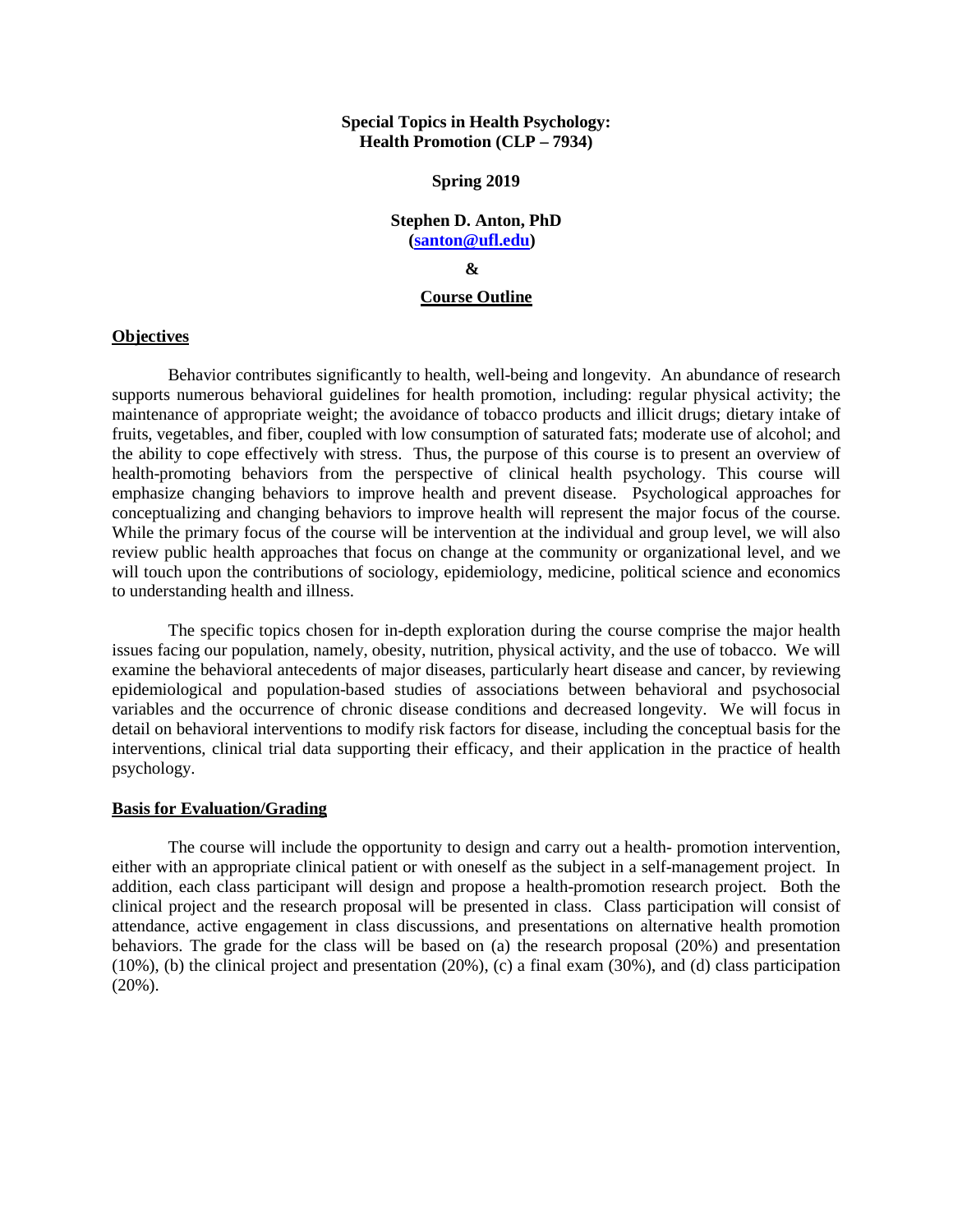# **Schedule**

| January 10, 2019  | Health Promotion: An Overview                                                       |
|-------------------|-------------------------------------------------------------------------------------|
| January 17, 2019  | Obesity: Prevalence, Determinants, and Consequences                                 |
| January 24, 2019  | Obesity: Treatment Issues & Alternative Health Promotion Behavior<br>Presentations  |
| January 31, 2019  | Diet and Health & Alternative Health Promotion Behavior Presentations               |
| February 7, 2019  | Dietary Interventions & Alternative Health Promotion Behavior<br>Presentations      |
| February 14, 2019 | Physical Activity & Health & Alternative Health Promotion Behavior<br>Presentations |
| February 21, 2019 | Physical Activity & Health & Alternative Health Promotion Behavior<br>Presentations |
| February 28, 2019 | Community Health Promotion & Alternative Health Promotion Behavior<br>Presentation  |
| March 7, 2019     | SPRING BREAK - no class                                                             |
| March 14, 2019    | Smoking Cessation & Alternative Health Promotion Behavior Presentations             |
| March 21, 2019    | <b>Clinical Presentations</b>                                                       |
| March 28, 2019    | <b>Clinical Presentations</b>                                                       |
| April 4, 2019     | Clinical presentations $+$ research presentations                                   |
| April 11, 2019    | <b>Research presentations</b>                                                       |
| April 18, 2019    | <b>Research presentations</b>                                                       |
| April 25, 2019    | Final Exam                                                                          |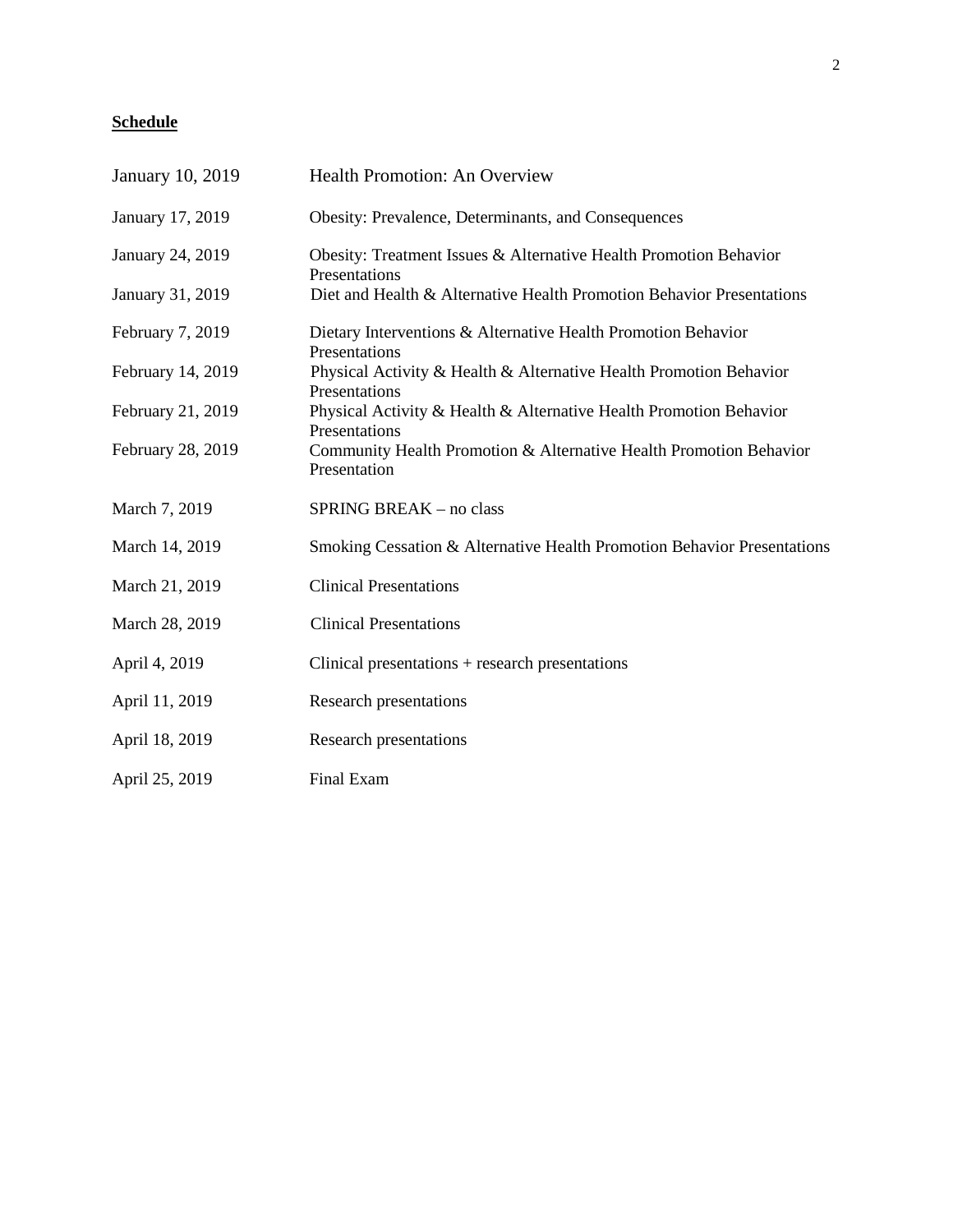#### **Scheduled Topics & Readings**

#### **January 10, 2019 Health Promotion: An Overview**

Rhodes, F., Fishbein, M, Reis, J. (1997) Using behavioral theory in computer-based health promotion and appraisal. *Health Educ Behav,* 24(1):20-34.

Clark, N. M., & Becker, M. H. (1998). Theoretical models and strategies for improving adherence and disease management. In S. A. Shumaker, E. B., Schron, J. K. Ockene, & W. L., McBee (Eds.), *Handbook of health behavior change* (pp. 5-32). New York: Springer.

Stamler, J., et al. (1999). Low risk-factor profile and long-term cardiovascular and noncardiovascular mortality and life expectancy. *JAMA*, *282*, 2012-1018.

Bisono, A. M., Manuel, J. K., & Forchimes A. A. (2006). Promoting treatment adherence through motivational interviewing. In W. T. O'Donohue & E. R. Levensky, (Eds.) *Promoting treatment adherence* (pp. 71-84). Thousand Oaks, CA: Sage.

Blume A. W., & Marlatt, G. A. (2006). Relapse prevention to promote treatment adherence. In W. T. O'Donohue & E. R. Levensky (Eds.), *Promoting treatment adherence* (pp. 149-163). Thousand Oaks, CA: Sage.

Ferguson, K. E., & Scarlett-Ferguson, H. (2006). Skills training to promote patient adherence to treatments. In W. T. O'Donohue & E. R. Levensky (Eds.), *Promoting treatment adherence* (pp. 99-118). Thousand Oaks, CA: Sage.

Levensky, E. R., & O'Donohue, W. T. (2006). Patient adherence and nonadherence to treatments. In W. T. O'Donohue & E. R. Levensky (Eds.), *Promoting treatment adherence* (pp. 3-14). Thousand Oaks, CA: Sage.

van Dam, R. M., Li, T., Spiegelman, D., Franco, O. H., & Hu, F. B. (2008). Combined impact of lifestyle factors on mortality: prospective cohort study in US women. *BMJ, 337,* a1440.

Adler Rolf H. (2009). Engel's biopsychosocial model is still relevant today. *Journal of Psychosomatic Research,* (67): 607-611

Breton E and De Leeuw E. (2010).Theories of the policy process in health promotion research: a review. *Health Promotion International*, (26): 82-90.

Eriksson M. (2011) Social capital and health - implications for health promotion. *Global Health Action*.

Anton, S. D., & Perri, M. G. (2012). Disease Prevention through lifestyle intervention for diet and physical activity. The Oxford Handbook of Rehabilitation Psychology.

Spring B, Moller AC, Coons MJ. (2012). Multiple health behaviours: overview and implications. *Journal of Public Health,* (34): i3-i10.

Middleton KR, Anton SD, Perri MG. (2013). Long-Term Adherence to Health Behavior Change. *Am J Lifestyle Med*, 7 (6): 395-404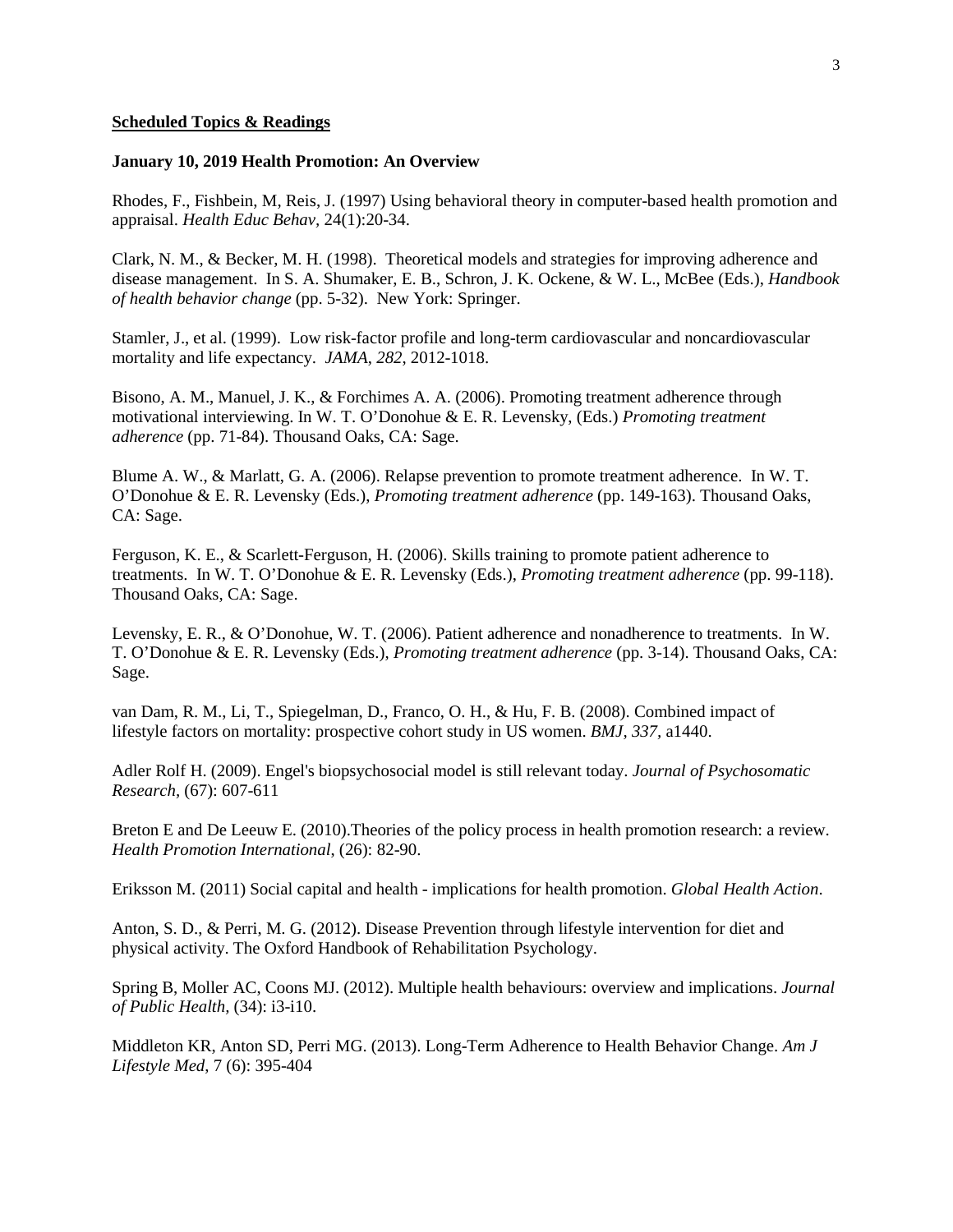Young M. D. (2014). Social cognitive theory and physical activity:a systematic review and meta-analysis. *Obes Rev,* 15(12):983-95

Claassen M. A. (2018). A systematic review of psychosocial explanations for the relationship between socioeconomic status and body mass index. *Appetite,* 1;132:208-221

Brookes J. M. (2018). Towards an integration of the health promotion models of self-determination theory and theory of planned behavior among people with chronic pain. *Rehabil Psychol,* 63(4):553-562.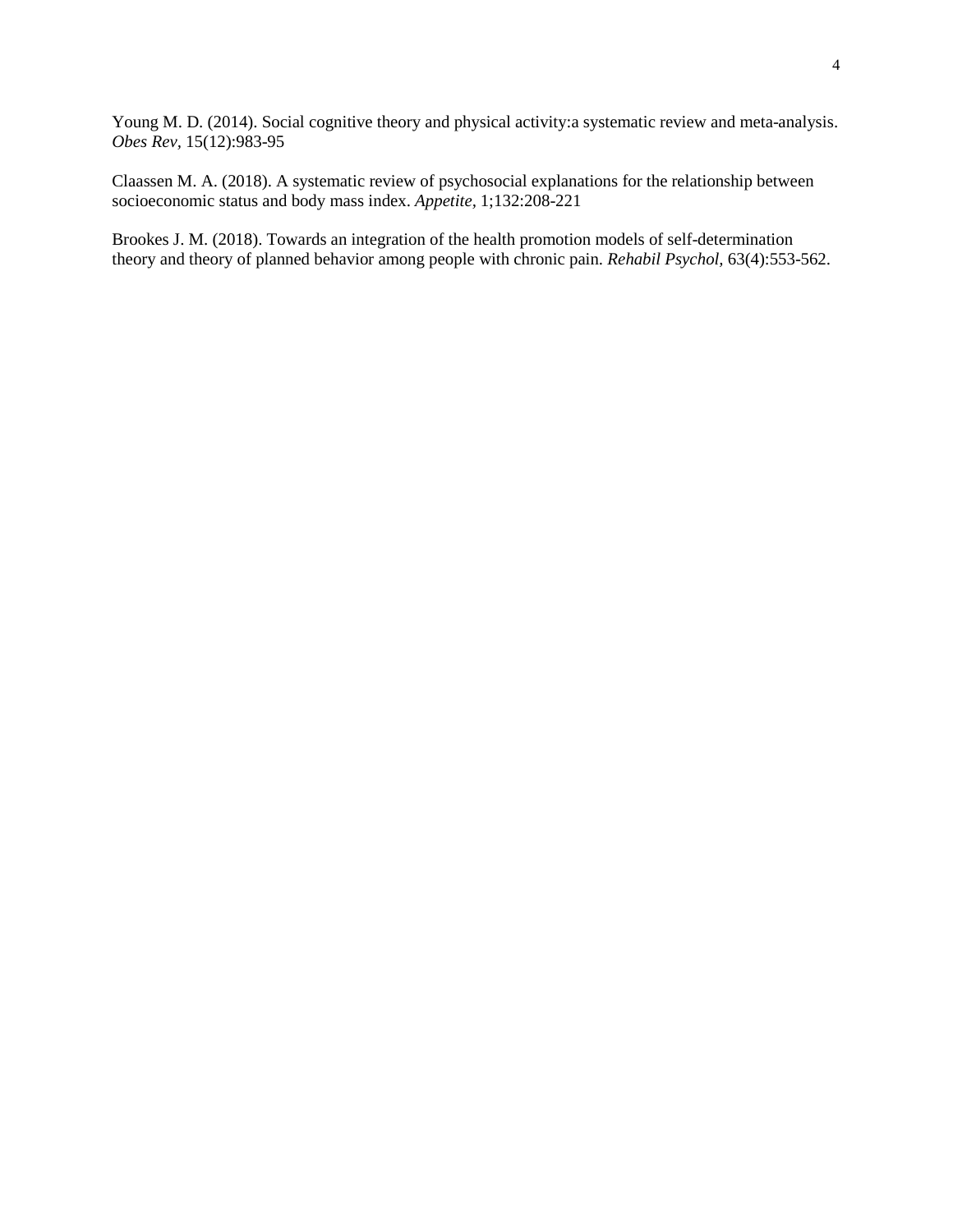#### **January 17, 2019 Obesity: Prevalence, Determinants, and Consequences**

Allison, D. B., Fontaine, K. R., Manson, J. E., Stevens, J., & VanItallie, T. B. (1999). Annual deaths attributable to obesity in the United States. *JAMA, 282*(16), 1530-1538.

Calle, E. E. et al (1999). Body-mass index and mortality in a prospective cohort of U.S. adults. *N Engl J Med,* (341): 1097-1105

U.S. Department of Health and Human Services. (2001). *The Surgeon General's call to action to prevent and decrease overweight and obesity*. Washington, D.C.: U.S. Government Printing Office.

Clement, K. & Ferre, P. (2003). Genetics and the pathophysiology of obesity. *Pediatric Research*, *53*, 721-725.

Fontaine, K. R. et al. (2003). Years of life lost due to obesity. *JAMA, 289,* 187-193.

Hill, J. O. et al. (2003). Obesity and the environment: where do we go from here? *Science, 299*, 853-855.

Finkelstein, E. A., Ruhm, C. J., & Kosa, K. M. (2005). Economic causes and consequences of obesity. *Annu Rev Public Health, 26*, 239-257.

Ogden, C. L., Carroll, M. D., Curtin, L.R., McDowell, M. A., Tabak, C. J, Flegal, K. M. (2006). Prevalence of overweight and obesity in the United States, 1999-2004. *JAMA*, *295,* 1549-1555.

James, W. P. (2008). The fundamental drivers of the obesity epidemic. *Obes.Rev., 9 Suppl 1,* 6-13.

Jensen, M. K., Chiuve, S. E., Rimm, E. B., Dethlefsen, C., Tjonneland, A., Joensen, A. M. (2008).Obesity, behavioral lifestyle factors, and risk of acute coronary events. *Circulation, 117,* 3062-3069.

Flegal, K. M., Carroll, M. D., Ogden, C. L., & Curtin, L. R. (2010). Prevalence and trends in obesity among US adults, 1999-2008. *JAMA, 303*(3), 235-241.

Finkelstein EA, Khavjou OA, Thompson H, Trogdon JG, Pan L, Sherry B, and Dietz W. (2012). Obesity and Severe Obesity Forcasts Through 2030. *American Journal of Preventative Medicine*, (42):563-570.

Loos RJK. Genetic determinants of common obesity and their value in prediction. (2012). *Best Practice & Research Clinical Endocrinology & Metabolism,* (26): 211-226.

McNaughton SA, Crawford D, Ball K, and Salmon J. (2012). Understanding determinants of nutrition, physical activity and quality of life among older adults: the Wellbeing, Eating and Exercise for a Long Life (WELL) study. *Health and Quality of Life Outcomes,* (10): 109.

Franks PW, Atabaki-Pasdar N. (2016). Causal inference in obesity research. *J Intern Med.*

Arroyo-Johnson C, Mincey KD. (2016). Obesity Epidemiology Worldwide. *Gastroenterol Clin North Am.*, 45(4):571-579. PMID: 27837773

Gudzune K. (2016). Dietary and Behavioral Approaches in the Management of Obesity. *Gastroenterol Clin North Am.*, 45(4):653-661. PMID: 27837779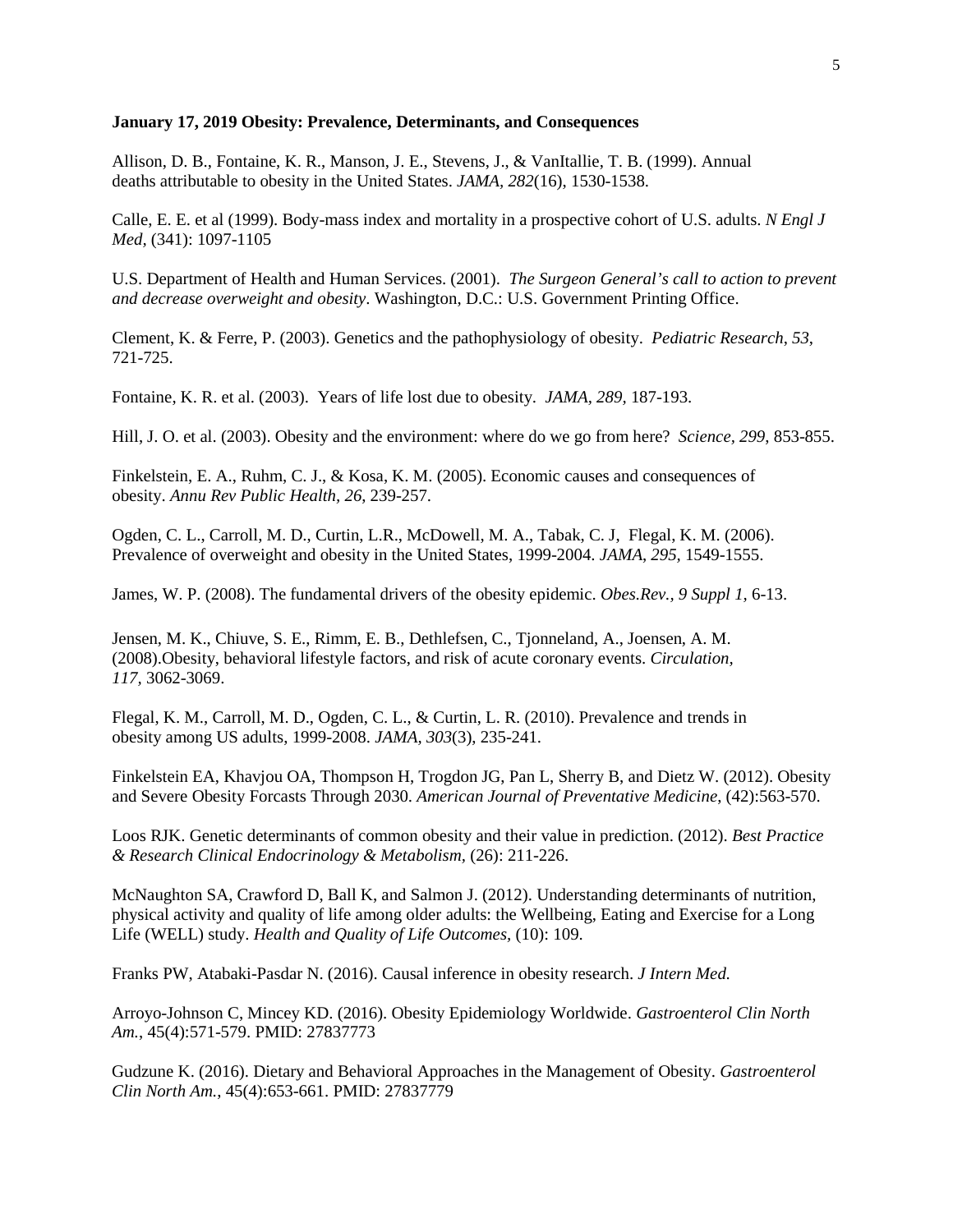## **January 24, 2019 Obesity: Treatment Issues & Alternative Health Promotion Behavior Presentations**

Diabetes Prevention Program Research Group. (2002). Reduction in the incidence of type 2 diabetes with lifestyle intervention or metformin. *New England Journal of Medicine,* 346, 393-403.

Kumanyika, S. K., & Obarzanek, E. (2003). Pathways to obesity prevention: report of a National Institutes of Health Workshop. *Obesity Research, 11,* 1263-1274.

Wadden, T. A., et al. (2005). Randomized trial of lifestyle modification and pharmacotherapy for obesity. *New England Journal of Medicine, 353,* 2111-2120.

Bray, G. A. (2008). Lifestyle and pharmacological approaches to weight loss: efficacy and safety. *J.Clin.Endocrinol.Metab, 93,* S81-S88.

Perri, M. G., Foreyt, J. P., & Anton, S.D. (2008). Preventing weight gain after weight loss. In G. A. Bray and C. Bouchard (Eds.), Handbook of obesity treatment: Clinical applications (3<sup>rd</sup> ed.) New York: Marcel Dekkar, Inc., pp. 249 – 268.

Perri, M. G., Limacher, M. C., Durning, P. E., Janicke, D. M., Lutes, L. D., Bobroff, L. B. et al. (2008). Extended-care programs for weight management in rural communities: the treatment of obesity in underserved rural settings (TOURS) randomized trial. *Arch.Intern.Med., 168,* 2347-2354.

Padwal, R. S. & Majumdar, S. R. (2009). Drug treatments for obesity: orlistat, sibutramine, and rimonabant. *Lancet, 369,* 71-77.

Anton, S.D., Exner, A., Newton, R. L. (in press). Intentions are not Sufficient to Change Behavior: Strategies that Promote Behavior Change and Healthy Weight Management. In F. Columbus (Ed.), New Perspectives on Knowledge, Attitudes and Practices in Health. New York: Nova Science Publishers, Inc.

Santos I, Sniehotta FF, Marqeus M, Carraca EV, Teixeira PJ. (2019). Prevalence of personal weight control attempts in adults: a systematic review and meta-analysis. *Obes Rev*.,18(1):32-50.

Hassan Y, Head V, Jacob D, Bachmann MO, Diu S, Ford J. (2016). Lifestyle interventions for weight loss in adults with severe obesity: a systematic review. *Clin Obes.*, 6(6):395-403.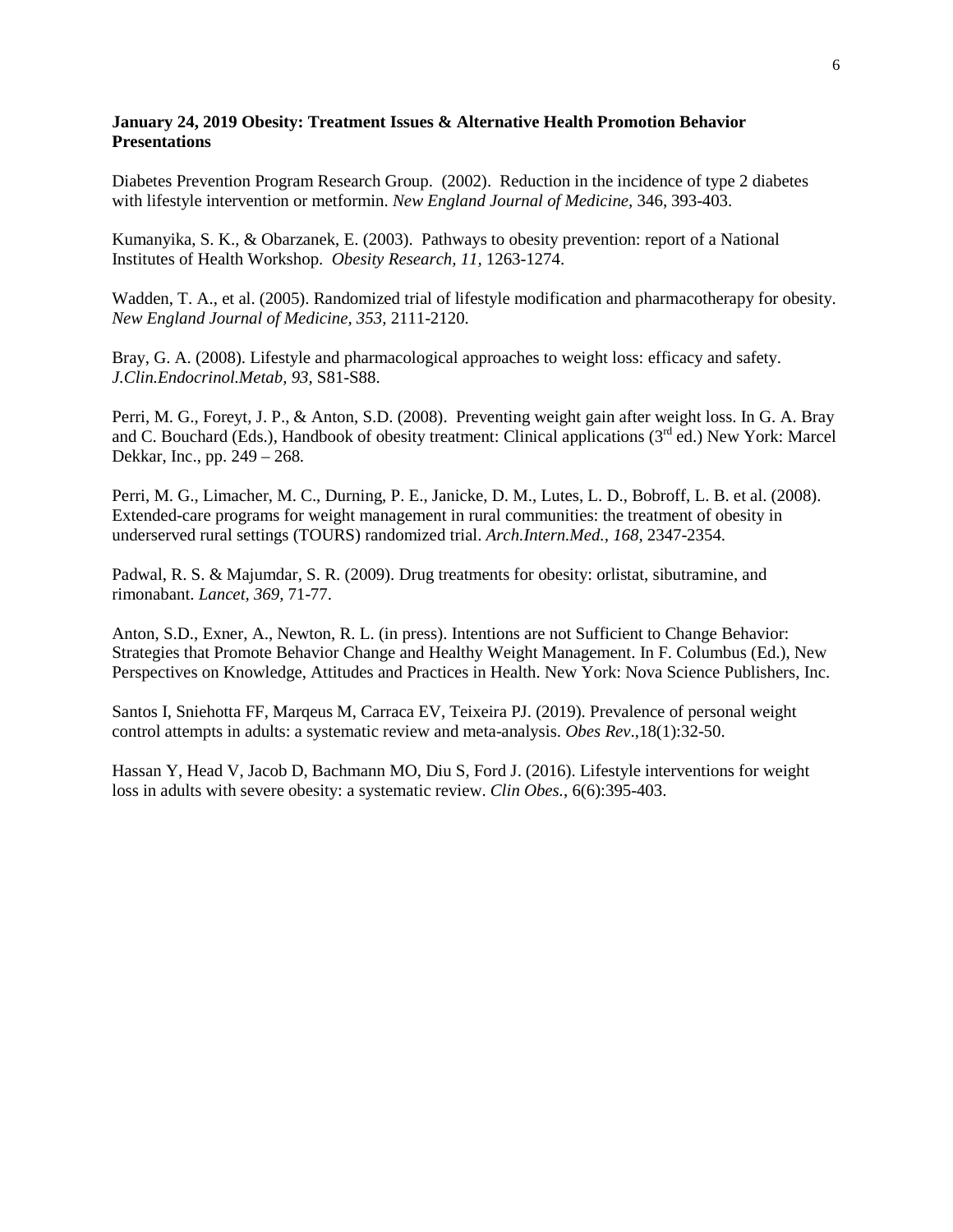#### **January 31, 2019 Diet and Health & Alternative Health Promotion Behavior Presentations**

Stampfer, M. J. et al. (2000). Primary prevention of coronary heart disease in women through diet and lifestyle. *New England Journal of Medicine, 343,* 16-22.

Insitute of Medicine. (2002). *Dietary reference intakes for energy, carbohydrate, fiber, fat, fatty acids, cholesterol, protein, and amino acids.* Washington, DC: National Academies Press.

McCullough, M. L. et al. (2003). A prospective study of whole grains, fruits, vegetables and colon cancer risk. *Cancer Causes and Control, 14,* 959-970.

Nielsen, S. J., & Popkin, B. M. (2003). Patterns and trends in food portion sizes. *JAMA, 289,* 450-453.

Fung, T. T. et al. (2004). Prospective study of major dietary patterns and stroke risk in women. *Stroke, 35,* 2014-2019.

Knoops, K. T. B. et al. (2004). Mediterranean diet, lifestyle factors, and 10-year mortality in elderly European men and women. *JAMA, 292,* 1433-1439.

Kelly, M. T., Rennie, K. L., Wallace, J. M., Robson, P. J., Welch, R. W., Hannon-Fletcher, M. P. et al. (2008). Associations between the portion sizes of food groups consumed and measures of adiposity in the British National Diet and Nutrition Survey. *Br.J.Nutr.,* 1-8.

Lee, S., Harnack, L., Jacobs, D. R., Jr., Steffen, L. M., Luepker, R. V., & Arnett, D. K. (2009). Trends in diet quality for coronary heart disease prevention between 1980-1982 and 2000-2002: The Minnesota Heart Survey. *J.Am.Diet.Assoc., 107,* 213-222.

Marzetti, E., Wohlgemuth, S. E., Anton, S.D., Bernabei, R., Carter, C., & Leeuwenburgh, C. (2009). Cellular mechanisms of cardioprotection by calorie restriction: State of the science and future perspectives.*Clinics in Geriatric Medicine*, 25(4), 715-732.

Fontana, L. & Klein, S. (2009). Aging, adiposity, and calorie restriction. *JAMA, 297,* 986-994.

Anton, S. D., Dubyak, P. J., Naugle, K. M. (2012). Role of Appetite Control in Metabolic Disease Conditions. Appetite: Regulation, Role in Disease and Control. Nova Science Publishers, Inc. Hauppauge, NY

Briley A, Barr S, Badger S, Bell R, Crocker H, Godfrey KM, Holmes B, Kinnunen TI, Nelson SM, Oteng-Ntim E, Patel N, Robson Sc, Sandall J, Sanders T, Sattar N, Seed PT, Wardle J, and Poston L. (2014). A complex intervention to improve pregnancy outcome in obese women; the UPBEAT randomized controlled trial. *BMC Pregnancy and Childbirth* ,14:74

O'Reilly GA, Cook L, Spruijt-Metz D, Black DS. (2014). Mindfulness-based interventions for obesityrelated eating behaviours: a literature review. *Obes Rev.*, 15(6):453-61.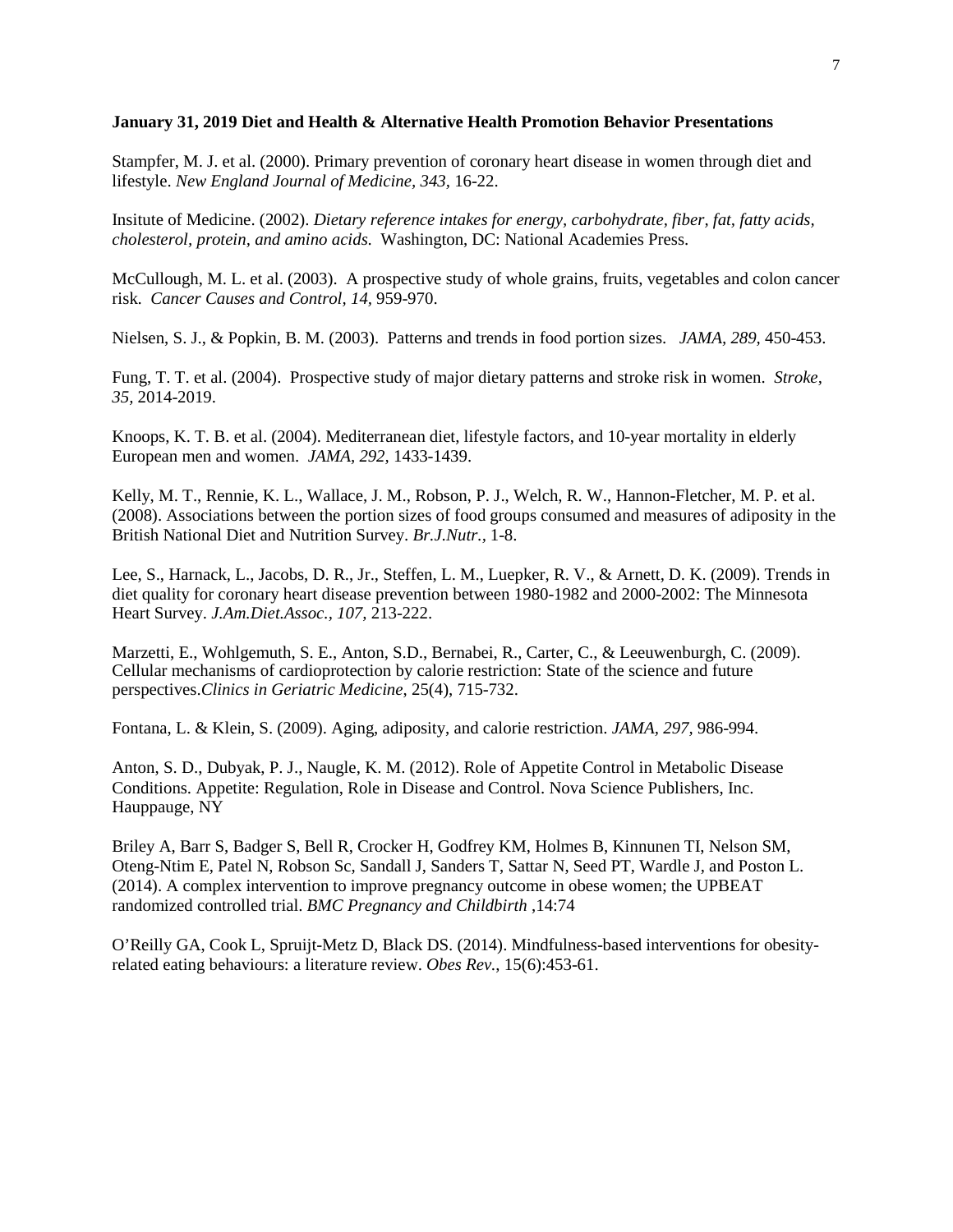## **February 7, 2019 Dietary Interventions & Alternative Health Promotion Behavior Presentations**

Cutler, J. A., & Stamler J. (1997). Introduction and summary of the dietary and nutritional methods and findings in the Multiple Risk Factor Intervention Trial. *American Journal of Clinical Nutrition,* 65(suppl.), 184S-190S.

Kjelsberg, M. O. et al. (1997). Brief description of the Multiple Risk Factor Intervention Trial. *American Journal of Clinical Nutrition,* 65(suppl.), 191S-195S.

Ornish, D., et al. (1998). Intensive lifestyle changes for reversal of coronary heart disease. *JAMA, 280,* 2001-2009.

Hu, F., & Willett, W. C. (2002). Optimal diets for prevention of coronary heart disease. *JAMA, 288,* 2569-2578.

Esposito, K. et al. (2004). Effect of a Mediterranean-style diet on endothelial dysfunction and markers of vascular inflammation in the metabolic syndrome. *JAMA, 2004,* 1440-1446.

Heilbronn, L. K., de, J. L., Frisard, M. I., DeLany, J. P., Larson-Meyer, D. E., Rood, J. et al. (2006). Effect of 6-month calorie restriction on biomarkers of longevity, metabolic adaptation, and oxidative stress in overweight individuals: a randomized controlled trial. *JAMA, 295,* 1539-1548.

Howard, B.V. et al. (2006). Low-fat dietary pattern and risk of cardiovascular disease: the Women's Health Initiative Randomized Controlled Dietary Modification Trial. *JAMA*, *295*, 655-666.

Pischke, C. R., Scherwitz, L., Weidner, G., & Ornish, D. (2008). Long-term effects of lifestyle changes on well-being and cardiac variables among coronary heart disease patients. *Health Psychol., 27,* 584-592.

Dai, J., Jones, D. P., Goldberg, J., Ziegler, T. R., Bostick, R. M., Wilson, P. W. et al. (2008). Association between adherence to the Mediterranean diet and oxidative stress. *Am.J.Clin.Nutr., 88,* 1364-1370.

Hofer, T., Fontana, L., Anton, S.D., Weiss, E. P., Villareal, D. T., Malayappan, B., & Leeuwenburgh, C. (2008). Long-term effects of caloric restriction or exercise on DNA and RNA oxidation levels in white blood cells and urine in humans. *Rejuvenation Research,* 11(4), 793-9*.*

Stamler, J. & Neaton, J. D. (2008). The Multiple Risk Factor Intervention Trial (MRFIT)--importance then and now. *JAMA, 300,* 1343-1345.

Anton, S.D., Han, H. York-Crowe, York, E., Martin, C.K. Ravussin, E., & Williamson, D.A (2009). Effect of calorie restriction on subjective ratings of appetite. *Journal of Human Nutrition and Dietetics*, 22(2), 141-147.

Sacks, F.M., Bray, G.A., Carey, V.J., Smith, S.R., Ryan, D.H., Anton, S.D. et al. (2009). Comparison of weight-loss diets with different compositions of fat, protein, and carbohydrates. *New England Journal of Medicine.* 360, 859-873.

Anton, S.D., Martin, C.K., Han, H., Coulon, S., Cefalu, W.T., Geiselman, & Williamson, D. A. (2010). Effects of stevia, aspartame, and sucrose on food intake, satiety, and eating attitudes in Healthy, Overweight and Obese Adults. *Appetite*, 55(1), 37-43.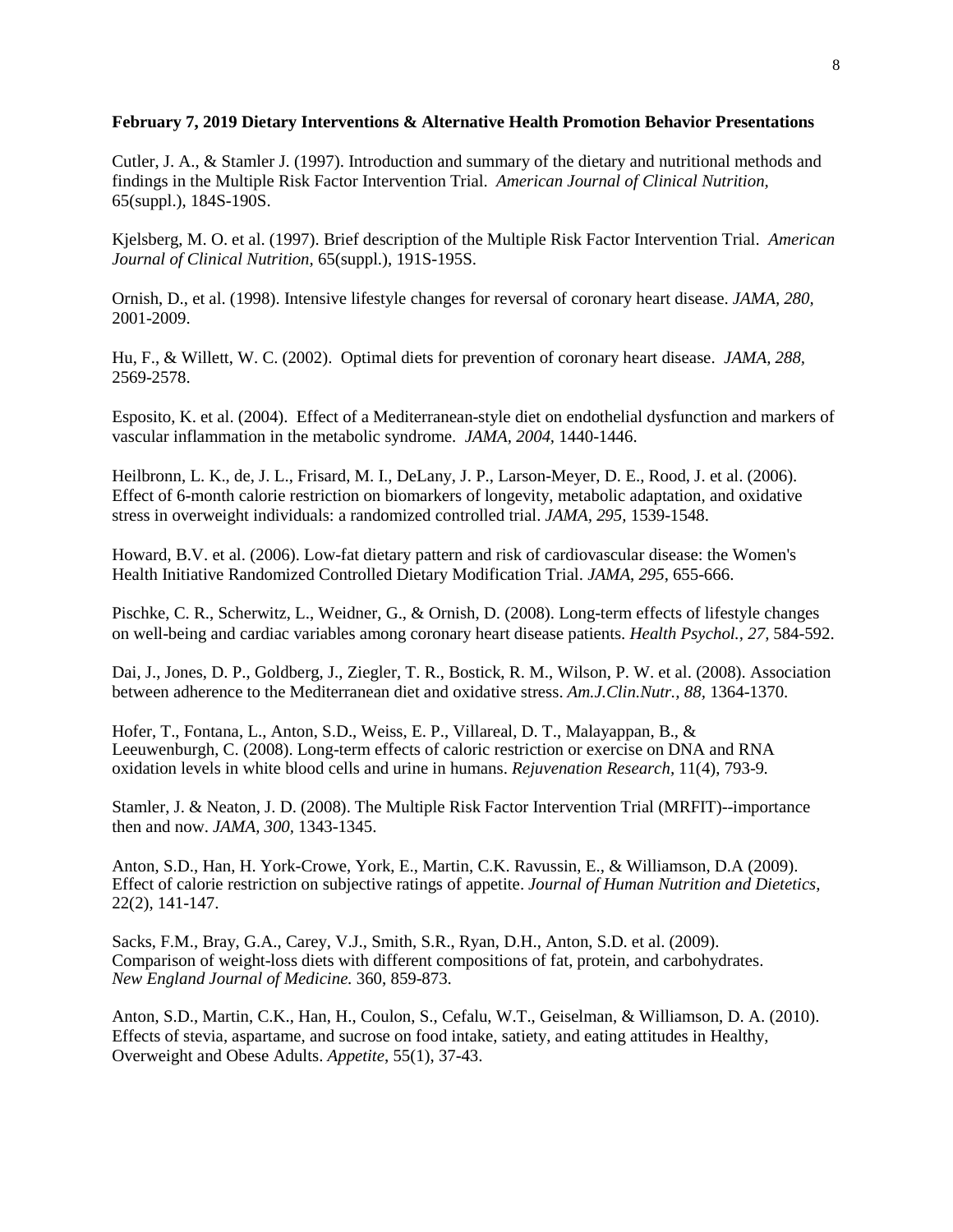## **February 14, 2019 Physical Activity & Health & Alternative Health Promotion Behavior Presentations**

Wei, M. et al. (1999). Relationship between low cardiorespiratory fitness and mortality in normal-weight, overweight, and obese men. *JAMA, 282*, 1547-1553.

Manson, J. E. et al. (2002). Walking compared with vigorous exercise for the prevention of cardiovascular events in women. *New England Journal of Medicine, 347*, 716-725.

Tanasescu, M. et al. (2002). Exercise type and intensity in relation to coronary heart disease in men. *JAMA, 288,* 1994-2000.

Blair, S. N. et al. (2004). The evolution of physical activity recommendations: how much is enough? *American Journal of Clinical Nutrition. 79 (suppl.)* 913S-920S.

Owen, N. et al. (2004). Understanding environmental influences on walking. *American Journal of Preventive Medicine, 27,* 67-76.

Wessel, T. R., Arant, C. B., Olson, M. B., Johnson, B. D., Reis, S. E., Sharaf, B. L. et al. (2004). Relationship of physical fitness vs body mass index with coronary artery disease and cardiovascular events in women. *JAMA, 292,* 1179-1187.

Hofer, T., Fontana, L., Anton, S.D., Weiss, E. P., Villareal, D. T., Malayappan, B., & Leeuwenburgh, C. (2008). Long-term effects of caloric restriction or exercise on DNA and RNA oxidation levels in white blood cells and urine in humans. *Rejuvenation Research,* 11(4), 793-9*.*

Haskell, W. L., Lee, I. M., Pate, R. R., Powell, K. E., Blair, S. N., Franklin, B. A. et al. (2009). Physical activity and public health: updated recommendation for adults from the American College of Sports Medicine and the American Heart Association. *Med.Sci.Sports Exerc., 39,* 1423-1434.

Anton, S.D. & Manini, T.M. (2010). Does self-reported physical activity underestimate the importance of activity in cardiovascular disease prevention? *Current Cardiovascular Risk Reports.*

Anton, S.D., Duncan, G.E., Limacher, MC. Martin, A.D., Perri, M.G. *(in press).* How much walking Is needed to improve cardiorespiratory fitness? An examination of the 2007 ACSM/AHA physical activity recommendations. *Research Quarterly for Exercise and Sport*.

Brown DK, Barton JL, Pretty J, Gladwell VF. (2014). Walks4Work: Assessing the role of the natural environment in a workplace physical activity intervention. *Scand J Work Environ Health*. (online first)

Chin SH, Kahathuduwa CN, Binks M. (2016). Physical activity and obesity: what we know and what we need to know. *Obes Rev.*, 17(12): 1226-1244.

Al-Eisa E, Alghadir AH, Igbal ZA. (2016). Measurement of physical activity in obese persons: how and why? A review. *J Phys Ther Sci.*, 28(9):2670-2674.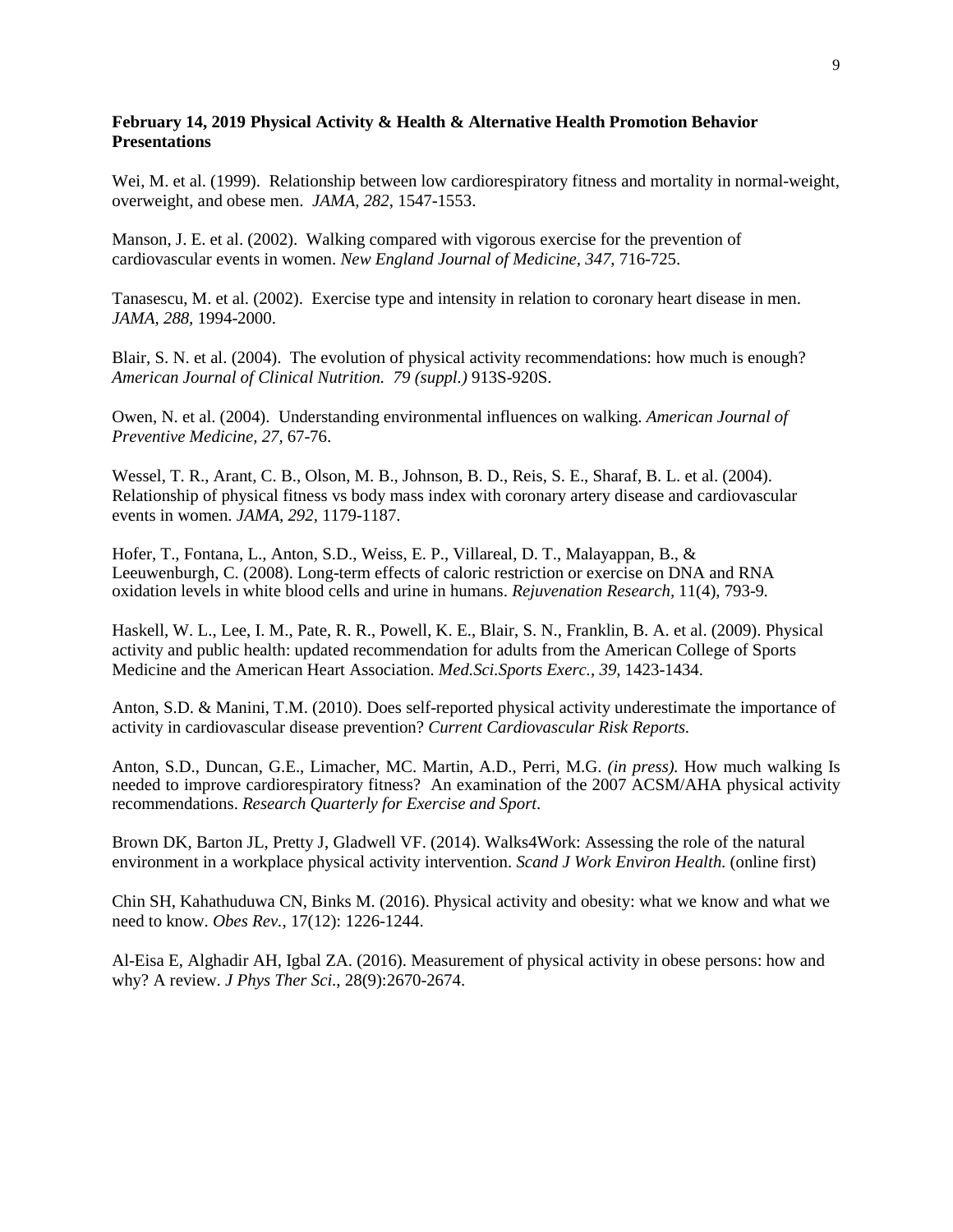## **February 21, 2019 Physical Activity Interventions & Alternative Health Promotion Behavior Presentations**

King, A. C. et al. (1995). Long-term effects of varying intensities and formats of physical activity on participation rates, fitness and lipoproteins in men and women Aged 50 to 65 years. *Circulation, 91*, 2596-2604.

Stefanick, M. L. et al. (1998). Effects of diet and exercise in men and postmenopausal women with low levels of HDL cholesterol and high levels of LDL cholesterol. *New England Journal of Medicine*, *339*, 12-20.

Dunn, A. L. et al. (1999). Comparison of lifestyle and structured interventions to increase physical activity and cardiorespiratory fitness. *JAMA, 281,* 327-334.

Marcus, B. H. et al. (2000). Physical activity behavior change: Issues in adoption and maintenance. *Health Psychology, 19 (suppl.)* 32-41.

Perri, M. G. et al. (2002). Adherence to exercise prescriptions: Effects of prescribing moderate versus higher levels of intensity and frequency. *Health Psychology, 21,* 452-458.

Thompson, P. D., & Lim, V. (2003). Physical Activity in the Prevention of Atherosclerotic Coronary Heart Disease. *Curr Treat Options Cardiovasc Med, 5*(4), 279-285.

Lennon, S. L., Quindry, J., Hamilton, K. L., French, J., Staib, J., Mehta, J. L., et al. (2004). Loss of exercise-induced cardioprotection after cessation of exercise. *J Appl Physiol, 96*(4), 1299- 1305.

Duncan, G. E., Anton, S. D., Sydeman, S.J., Newton, R. L., Jr., Corsica, J. A., Durning, P. A., Ketterson, T. U., Martin, A. D., Limacher, M. C., & Perri, M. G. (2005). Prescribing Exercise at Varied Levels of Intensity and Frequency: A Randomized Trial. *Archives of Internal Medicine*, *165*, 2362-2369.

Pahor, M., Blair, S. N., Espeland, M., Fielding, R., Gill, T. M., Guralnik, J. M. et al. (2006). Effects of a physical activity intervention on measures of physical performance: Results of the lifestyle interventions and independence for Elders Pilot (LIFE-P) study. *J.Gerontol.A Biol.Sci.Med.Sci., 61,* 1157-1165.

Fontana, L., Villareal, D. T., Weiss, E., Racette, S. B., Steger-May, K., Klein, S., et al. (2007). Calorie restriction or exercise: Effects on coronary heart disease risk factors: A randomized, controlled trial. *American Journal of Physiology: Endocrinology and Metabolism, 293*(1), E197- 202.

Murphy, M. H., Blair, S. N., & Murtagh, E. M. (2009). Accumulated versus Continuous Exercise for Health Benefit: A Review of Empirical Studies. *Sports Med., 39,* 29-43.

Heath GW, Parra DC, Sarmiento OL et al. (2012). Evidence-based intervention in physical activity: lessons from around the world. *Lancet.*, 380(9838):272-81.

Swift DL, Johannsen NM, Lavie CJ et al. (2014). The role of exercise and physical activity in weight loss and maintenance. *Prog Cardiovasc Dis.*, 56(4):441-7.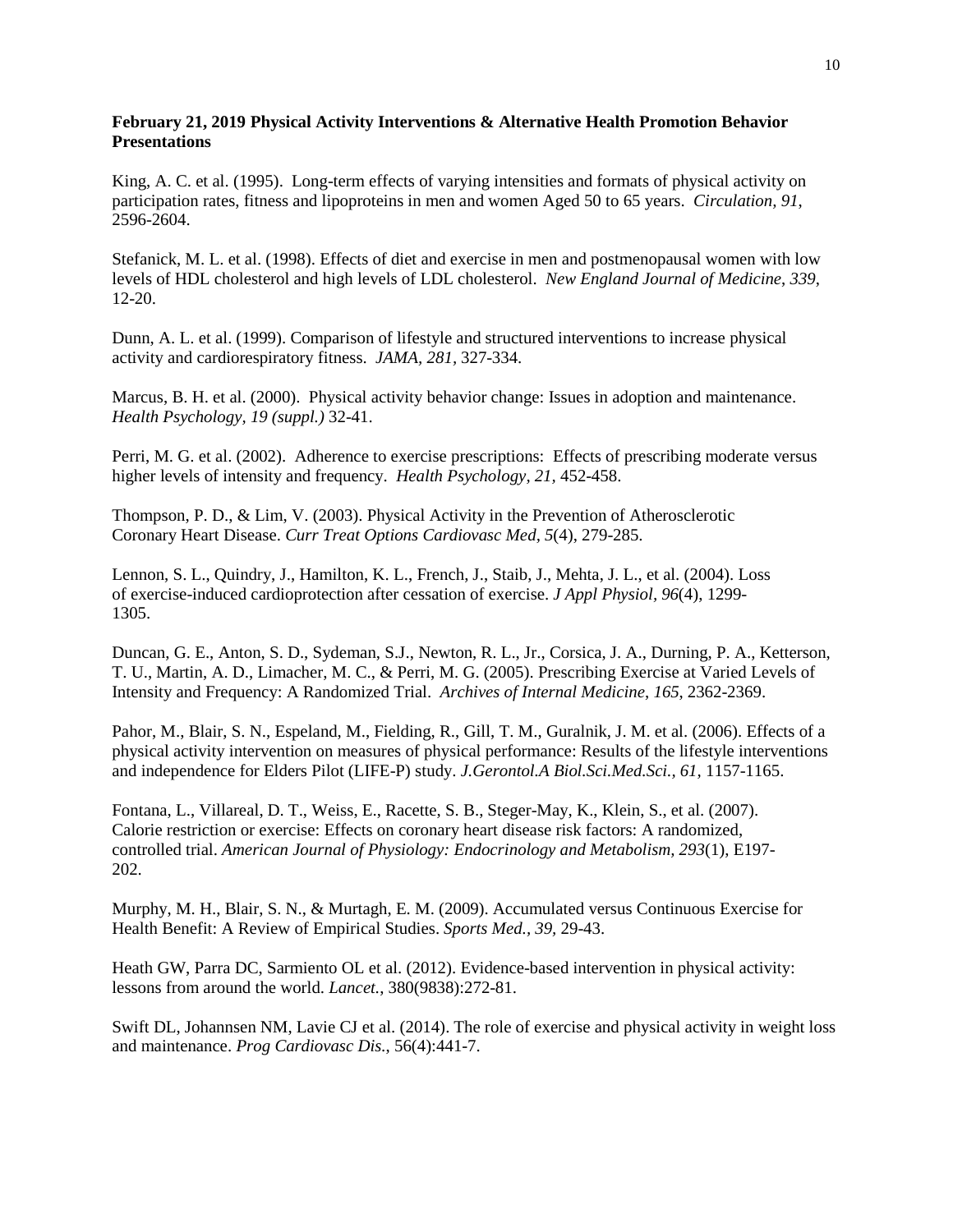## **February 28, 2019 Community Health Promotion & Alternative Health Promotion Behavior Presentations**

Bennett P., & Murphy, S. (1998). *Psychology and health promotion* (chapters 5 & 7). Philadelphia: Open University Press.

Thomson, B., & Kinne, S. (1998). Social change theory applications to community health. In N. Bracht (Ed.), *Health Promotion at the Community Level: Vol. 2, New Advances (pp. 29-56)*. Thousand Oaks, CA: Sage.

Fortmann, S. P., & Varady, A. N. (2000). Effects of a community-wide health education program on cardiovascular disease morbidity and mortality. *American Journal of Epidemiology, 152,* 316-323.

Vartiainen, E. et al. (2000). Cardiovascular risk factor changes in Finland, 1972-1997. *International Journal of Epidemiology, 29,* 49-56.

Pearson, T. A. et al. (2003). American Heart Association Guide for Improving Cardiovascular Health at the Community Level. *Circulation, 107,* 645-651.

Leger. L. (2008). Evaluating community-based health promotion initiatives: an ongoing necessity and challenge. Health Promotion International, 23, 299-301.

Roux, L., Pratt, M., Tengs, T. O., Yore, M. M., Yanagawa, T. L., Van Den, B. J. et al. (2008). Cost effectiveness of community-based physical activity interventions. *Am.J.Prev.Med., 35,* 578-588.

Cohen D. A. Reengineering the Built Environment: Schools, worksites, neighborhoods, and Parks. In G. A. Bray and C. Bouchard (Eds.), Handbook of obesity treatment: Clinical applications (3<sup>rd</sup> ed.) New York: Marcel Dekkar, Inc., pp.195 – 206.

Farquahar JW. (2014). Community-based health promotion*.* Ahrens W, Pigeot I. (Eds.), Handbook of Epidemiology ( $2<sup>nd</sup>$  ed.) New York: Springer Science + Business Media, pp. 419-436.

Loss J, Lindacher V, Curbach J. (2014). Online Social networking sites- a novel setting for health promotion. *Health and Place*, (26); 161-170.

Hutchesson MJ, Rollo ME, Krukowski R, Ells L, Harvey J, Morgan PJ, Callister R, Plotnikoff R, Collins CE. (2015). eHealth interventions for the prevention and treatment of overweight and obesity in adults: a systematic review with meta-analysis. *Obes Rev.*, 16(5):376-92.

Corbin JH. (2015). Health promotion research in the United Nations' post-2015 agenda. *Health Promot Int.*, 30(1):1-4.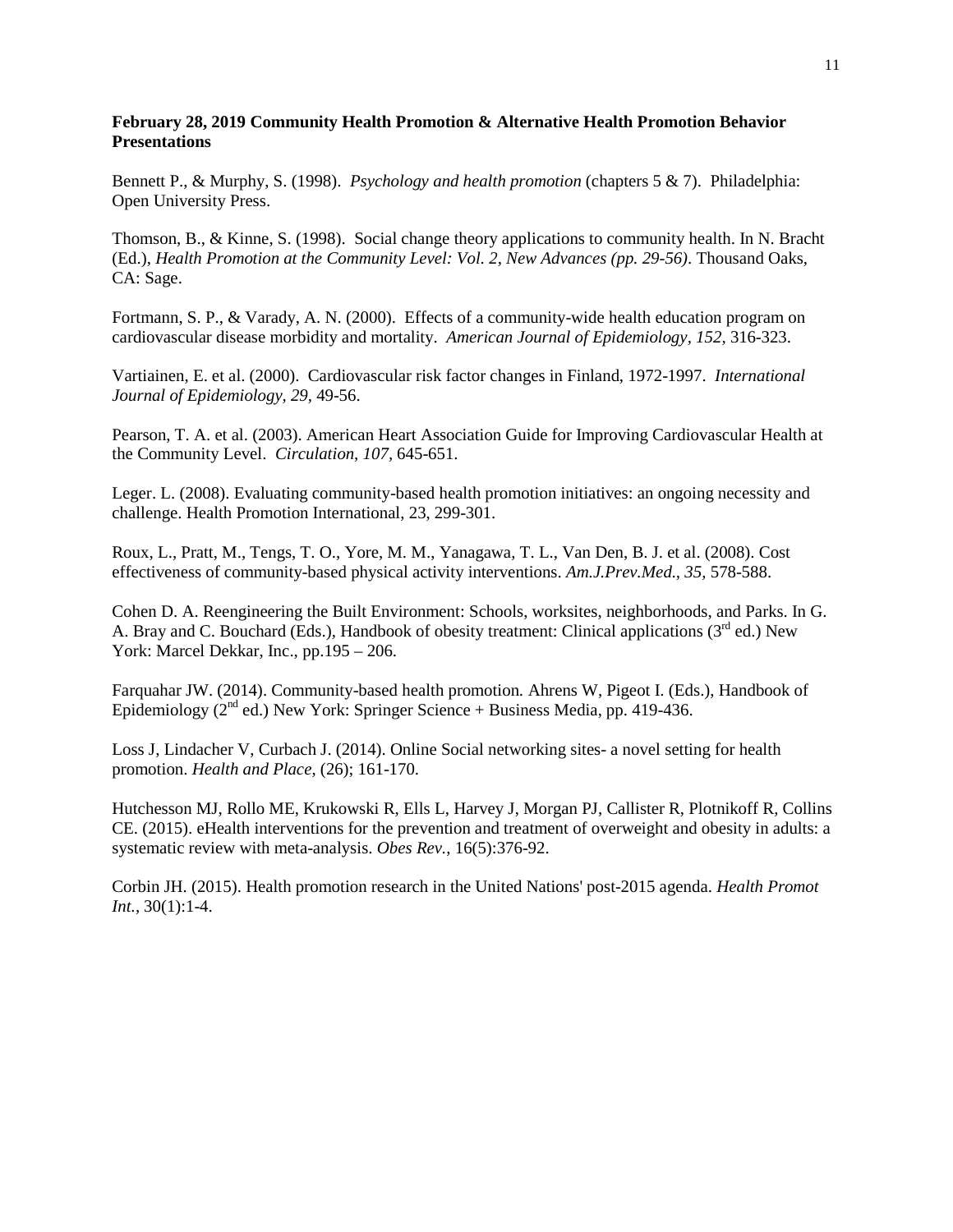## **March 14, 2019 Smoking Cessation & Alternative Health Promotion Behavior Presentations**

Fiore, M. C. et al. (1997). Smoking cessation: Principles and practice based on the AHCPR Guideline, 1996. *Annals of Behavioral Medicine, 19,* 213-219.

Abrams, D.B. (1998). Adherence to Treatment for Nicotine Dependence.

Jorenby, D. E. et al. (1999). A controlled trial of sustained release buproprion, a nicotine patch, or both for smoking cessation. *New England Journal of Medicine, 340,* 685-691.

Hughes, J. R. (2000). New treatments for smoking cessation. *Cancer: A Journal for Clinicians, 50,* 143- 151.

Ockene, J. K. et al. (2000). Relapse and maintenance issues for smoking cessation. *Health Psychology, 19 (*suppl.), 17-31.

Waldroup, W. M., Gifford, E. V., & Kalra, P. (2006). Adherence to smoking cessation treatments. In W. T. O'Donohue & E. R. Levensky (Eds.), *Promoting treatment adherence* (pp. 235-252). Thousand Oaks, CA: Sage.

Cornuz, J., Zwahlen, S., Jungi, W. F., Osterwalder, J., Klingler, K., van, M. G. et al. (2008). A vaccine against nicotine for smoking cessation: a randomized controlled trial. *PLoS.ONE., 3,* e2547.

Reichert, J., de Araujo, A. J., Goncalves, C. M., Godoy, I., Chatkin, J. M., Sales, M. P. et al. (2008). Smoking cessation guidelines--2008. *J.Bras.Pneumol., 34,* 845-880.

Coleman T. (2010). Do financial incentives for delivering health promotion counselling work? Analysis of smoking cessation activities stimulated by the equality and outcomes framework. *BMC Public Health*, (10): 167.

Diemert LM, Bondy SJ, Brown S, and Manske S. (2013). Young Adult Smoking Cessation: Predictors of Quit Attempts and Abstinence. *AmericanJournal of Public Health*, (103):449-453.

Popova L, and Ling PM. (2013). Alternative Tobacco Product Use and Smoking Cessation: A National Study. *American Journal of Public Health*, (103):923-930.

PDQ Screening and Prevention Editorial Board. (2016). Cigarette Smoking: Health Risks and How to Quit (PDQ): Patient Version. *National Cancer Institute (US)*; 2002-. PMID:26389305

PDQ Screening and Prevention Editorial Board. (2016). Cigarette Smoking: Health Risks and How to Quit (PDQ): Health Professional Version. National Cancer Institute (US); 2002-. PMID:26389444

Mahaveer Golechha. (2016). Health Promotion Methods for Smoking Prevention and Cessation: A Comprehensive Review of Effectiveness and the Way Forward. *Int J Prev Med.*, Online.